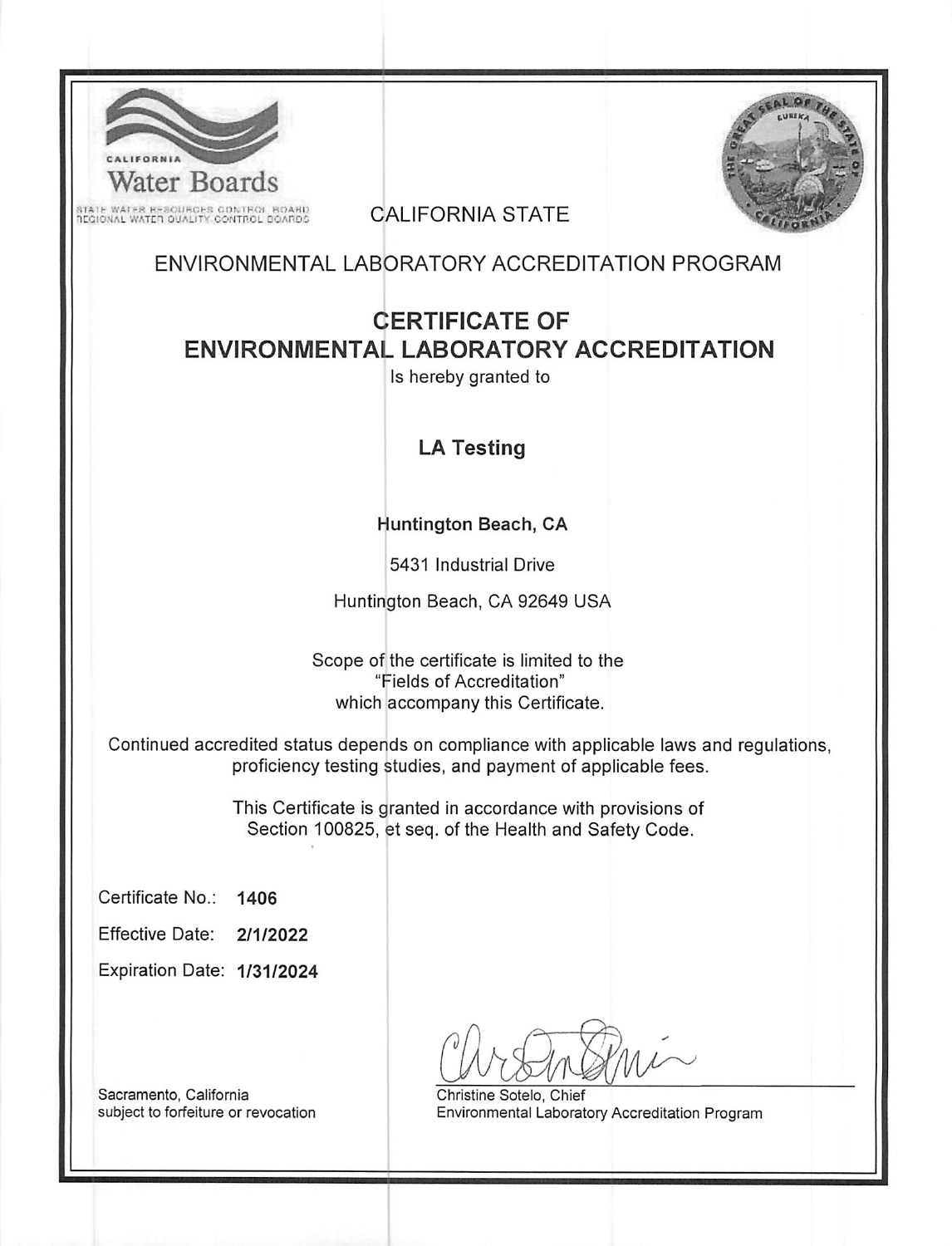

## **CALIFORNIA STATE ENVIRONMENTAL LABORATORY ACCREDITATION PROGRAM Fields of Accreditation**



**LA Testing**

Huntington Beach, CA Huntington Beach, CA 92649 USA Phone: 7148284999 **Expiration Date: 1/31/2024** 5431 Industrial Drive

**Certificate Number: 1406**

| Field of Accreditation:102 - Inorganic Chemistry of Drinking Water     |                                                                        |            |  |  |  |  |  |
|------------------------------------------------------------------------|------------------------------------------------------------------------|------------|--|--|--|--|--|
| 102.015 001                                                            | Hydrogen Ion (pH)                                                      | EPA 150.1  |  |  |  |  |  |
| 102.020 001                                                            | Turbidity                                                              | EPA 180.1  |  |  |  |  |  |
|                                                                        | Field of Accreditation:103 - Toxic Chemical Elements of Drinking Water |            |  |  |  |  |  |
| 103.140 001                                                            | Aluminum                                                               | EPA 200.8  |  |  |  |  |  |
| 103.140<br>002                                                         | Antimony                                                               | EPA 200.8  |  |  |  |  |  |
| 103.140<br>003                                                         | Arsenic                                                                | EPA 200.8  |  |  |  |  |  |
| 004<br>103.140                                                         | Barium                                                                 | EPA 200.8  |  |  |  |  |  |
| 103.140<br>005                                                         | Beryllium                                                              | EPA 200.8  |  |  |  |  |  |
| 103.140<br>006                                                         | Cadmium                                                                | EPA 200.8  |  |  |  |  |  |
| 103.140<br>007                                                         | Chromium                                                               | EPA 200.8  |  |  |  |  |  |
| 103.140<br>008                                                         | Copper                                                                 | EPA 200.8  |  |  |  |  |  |
| 103.140<br>009                                                         | Lead                                                                   | EPA 200.8  |  |  |  |  |  |
| 103.140<br>010                                                         | Manganese                                                              | EPA 200.8  |  |  |  |  |  |
| 103.140 012                                                            | Nickel                                                                 | EPA 200.8  |  |  |  |  |  |
| 103.140 013                                                            | Selenium                                                               | EPA 200.8  |  |  |  |  |  |
| 103.140<br>014                                                         | Silver                                                                 | EPA 200.8  |  |  |  |  |  |
| 103.140<br>015                                                         | Thallium                                                               | EPA 200.8  |  |  |  |  |  |
| 103.140<br>016                                                         | Zinc                                                                   | EPA 200.8  |  |  |  |  |  |
| 103.140<br>017                                                         | Boron                                                                  | EPA 200.8  |  |  |  |  |  |
| 103.140 018                                                            | Vanadium                                                               | EPA 200.8  |  |  |  |  |  |
| 103.160 001                                                            | Mercury                                                                | EPA 245.1  |  |  |  |  |  |
| Field of Accreditation:114 - Inorganic Constituents in Hazardous Waste |                                                                        |            |  |  |  |  |  |
| 114.315 002                                                            | Antimony                                                               | EPA 6010 B |  |  |  |  |  |
| 114.315 003                                                            | Arsenic                                                                | EPA 6010 B |  |  |  |  |  |
| 114.315<br>004                                                         | Barium                                                                 | EPA 6010 B |  |  |  |  |  |
| 114.315<br>005                                                         | Beryllium                                                              | EPA 6010 B |  |  |  |  |  |
| 114.315<br>007                                                         | Cadmium                                                                | EPA 6010 B |  |  |  |  |  |
| 114.315<br>009                                                         | Chromium                                                               | EPA 6010 B |  |  |  |  |  |
| 114.315 010                                                            | Cobalt                                                                 | EPA 6010 B |  |  |  |  |  |
| 114.315 011                                                            | Copper                                                                 | EPA 6010 B |  |  |  |  |  |
| 114.315 013                                                            | Lead                                                                   | EPA 6010 B |  |  |  |  |  |
| 114.315<br>016                                                         | Molybdenum                                                             | EPA 6010 B |  |  |  |  |  |
| 114.315 017                                                            | Nickel                                                                 | EPA 6010 B |  |  |  |  |  |

As of 3/17/2022 , this list supersedes all previous lists for this certificate number. Customers: Please verify the current accreditation standing with the State. Page 1 of 2